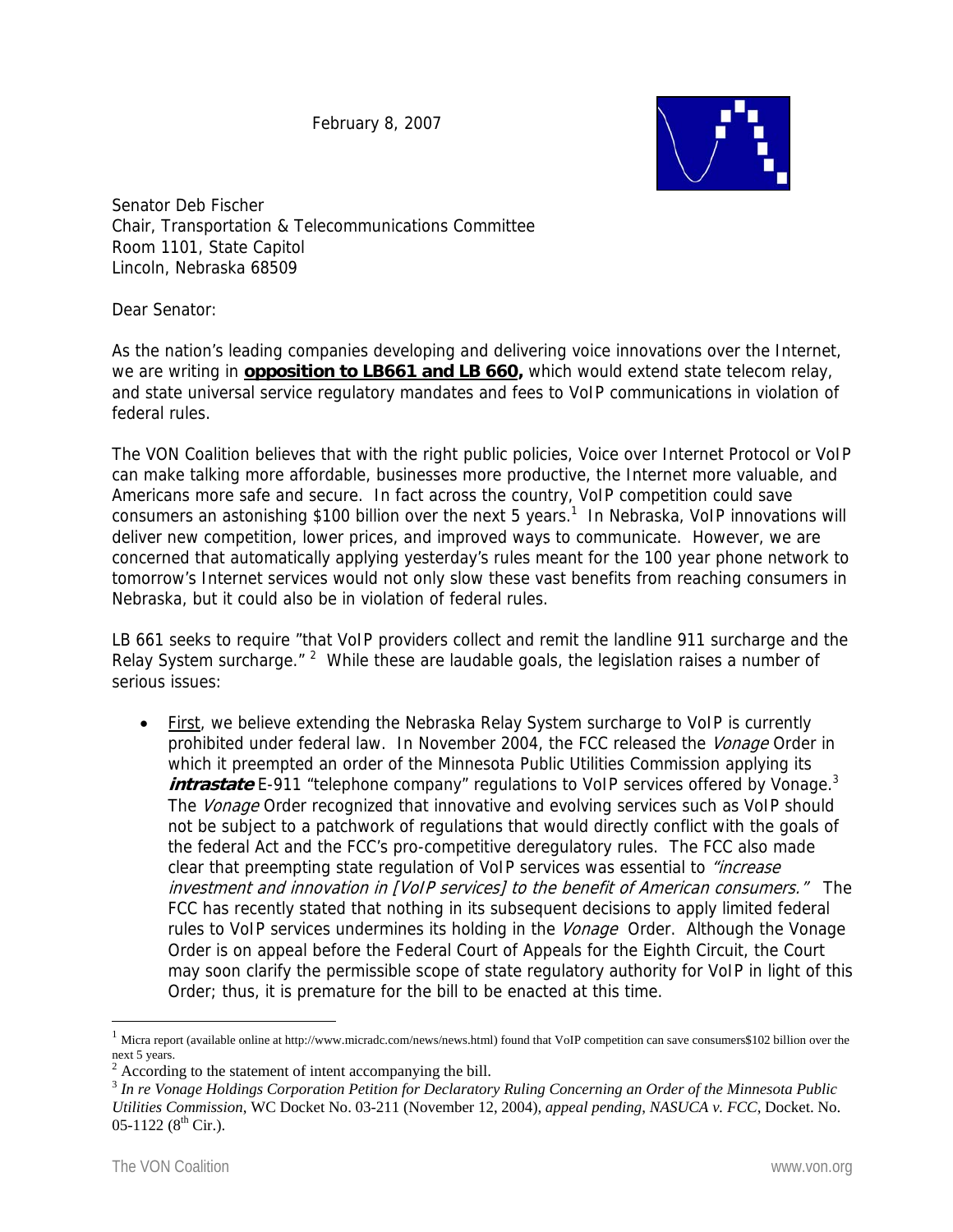Furthermore, the FCC has a pending IP-enabled services proceeding in which it is evaluating whether to apply any traditional common carrier regulations to IP-enabled services, including interconnected VoIP.<sup>4</sup> The FCC had previously adopted Federal E-911 and Universal Service rules for interconnected VoIP in this proceeding, thus establishing a national framework for regulation of such services. Because this proceeding remains open, and the FCC may yet adopt additional rules or determinations relating to the regulatory classification of VoIP, it would be premature for the legislature to act at this time.

In view of the uncertainty around this state's authority, any effort to directly impose Nebraska assessments on interconnected VoIP services will not stabilize the Nebraska Relay fund. Instead, it may give rise to litigation, extended uncertainty while the courts rule on pending issues and , in turn, would increase the instability of the state universal service fund should the bill be invalidated.

- Second, the TRS section of LB661 would for the first time in this country regulate non-Interconnected VoIP services. While the FCC has applied limited obligations to "interconnected VoIP" providers, there are numerous innovative VoIP services which use a telephone number but are not covered by the FCC's definition of "interconnected VoIP.<sup>5</sup>" These non-interconnected VoIP services which may use a telephone number but do not allow a user to call the public switched telephone network are not required by the FCC to provide E911 or to pay universal service – but would nonetheless be required to pay the Nebraska Relay System surcharge. For example, instant messaging software can now enable users to connect to the Internet via a telephone number. Likewise, new and innovative services like Craigsnumber, Jaxtr, and Jangl use temporary telephone numbers to protect consumer privacy thru anonymity and put consumers in charge of how and when they want to talk with people.<sup>6</sup> State obligations should in no-way be extended to non-Interconnected services.
- Third, we also have concerns that the use of the term "telephone numbers or functional equivalents" would be used to extend obligations to an even broader range of VoIP services that use IP addresses as identifiers if they were determined to be functional equivalents. Such services, for example, allow children to talk while playing a video game, or families to chat using free downloadable software. Applying obligations to these forms of Internet communication would stifle innovation without any commensurate public policy gains. Again, state obligations should in no-way be extended to non-Interconnected VoIP services.

 $\overline{a}$ 

<sup>&</sup>lt;sup>4</sup> In re IP-Enabled Services, Notice of Proposed Rulemaking, WC Docket No. 04-36 (rel. March 10, 2004).

<sup>&</sup>lt;sup>5</sup> Interconnected VoIP service means only those VoIP services that are substitutes for traditional telephone services – i.e. only intrastate VoIP services offered to the public for a fee that permit users to receive calls from and terminate calls to the public switched telephone network. In-bound one-way VoIP services, for example, may utilize a telephone number but don't allow the user to make calls to the public switched telephone network.

<sup>&</sup>lt;sup>6</sup> Jaxtr was designed to bring voice to social networks and blogs thru a free service that lets users link their phones with their online network to hear from callers worldwide while keeping their existing phone numbers private. Craigsnumber provides consumers with a way to sell services online using a temporary, auto-expiring phone number that can forward to the number of your choice in order to protect privacy and user anonymity. Likewise Jangl puts consumers in control by allowing them to share a number which gets routed to an existing phone number allowing the user to choose how and when they want to talk.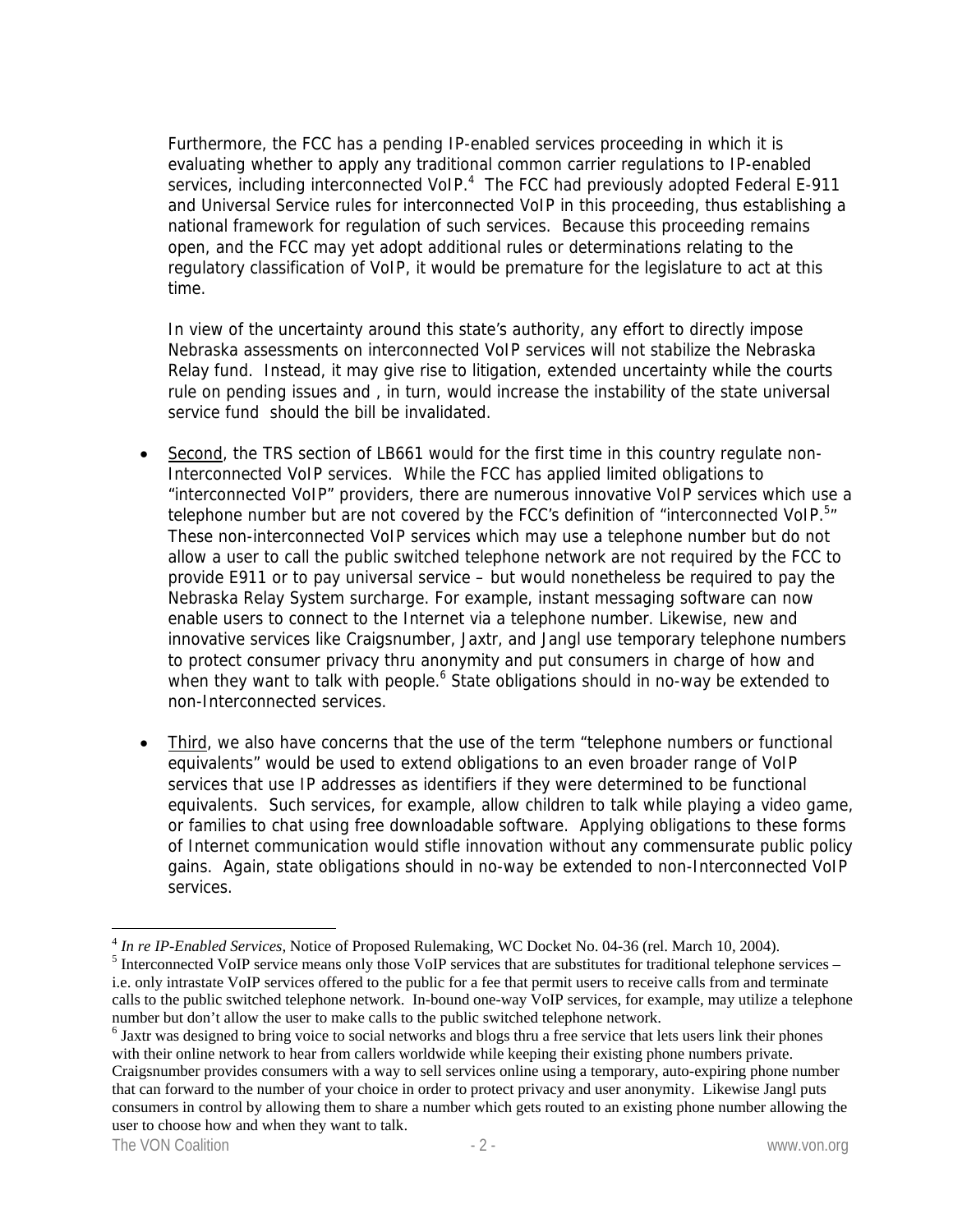- Fourth, no consumer should be required to contribute more than once for the same service. Some Interconnected VoIP services, for example, allow a family to use up to 5 telephone numbers for the same home phone service – helping families stay in touch in new and convenient ways. However, such family plans would be extraordinarily burdened by LB661 by having to pay up to 5 times more than other similarly situated services.
- Fifth, to the extent the state takes action on 911 fees for VoIP providers, the legislation should simultaneously extending equivalent liability protection for providers and 911 calltakers as other states have done.

LB 660 revises the definition of "telephone company" under the Nebraska telecommunications Universal Service Fund Act for the purpose of requiring VoIP providers to contribute to the federal Universal Service Fund. VON opposes LB 660 for the same reasons as described above. LB 660, however, raises the following additional concerns:

- First, the bill is overbroad in scope: the clause in existing law limiting the definition of "telephone company" to "intrastate commerce" has been removed. Thus, the bill would improperly expand the state's jurisdiction to cover interstate services, including the application of the state universal service fee on those services that are **interstate** in nature. However, regulation of interstate communications falls under Congressional and FCC jurisdiction.
- Second, the bill would apply to "telecommunications" rather than "telecommunications services." The elimination of the word "services" means that this would apply to free services.<sup>7</sup> This is a major change to the intent of the Universal Service Fund Act, and it would require companies who make available free services to consumers to pay into the fund. Such an outcome would likely cause new, innovative free VoIP services to disappear from the marketplace because payment of the universal service free would make any widespread offering of such services cost-prohibitive.
- Third, the FCC's Universal Service Order which applied a Federal Universal Service Fund fee to interconnected VoIP – is under appeal in the Federal Court of Appeals for the D.C. Circuit, and it would be premature for this bill to move forward in light of the Court's reconsideration of this Order.<sup>8</sup>

If Nebraska is to harness the full power and potential that Internet based communication can deliver, the Nebraska Legislature should refrain from attempting to regulate VoIP services – especially in a way that raises so many new questions -- pending the outcome of ongoing court proceedings addressing the federal and state regulatory role regarding VoIP.

 $\overline{a}$ 

<sup>7</sup> "Telecommunications service" means "the offering of telecommunications for a fee." Neb. Rev. Stat. § 86-121 (2006).

The VON Coalition **The VON Coalition** - 3 - The VON Coalition of the VON Coalition of the VON Coalition of the VON Coalition of the VON Coalition of the VON Coalition of the VON Coalition of the VON Coalition of the VON Co <sup>8</sup> *Universal Service Contribution Methodology*, 21 FCC Rcd 7518 (2006), *petitions for review pending, Vonage Holdings Corp. v. FCC*, No. 06-1317 (D.C. Cir. oral argument scheduled Feb. 09, 2007)